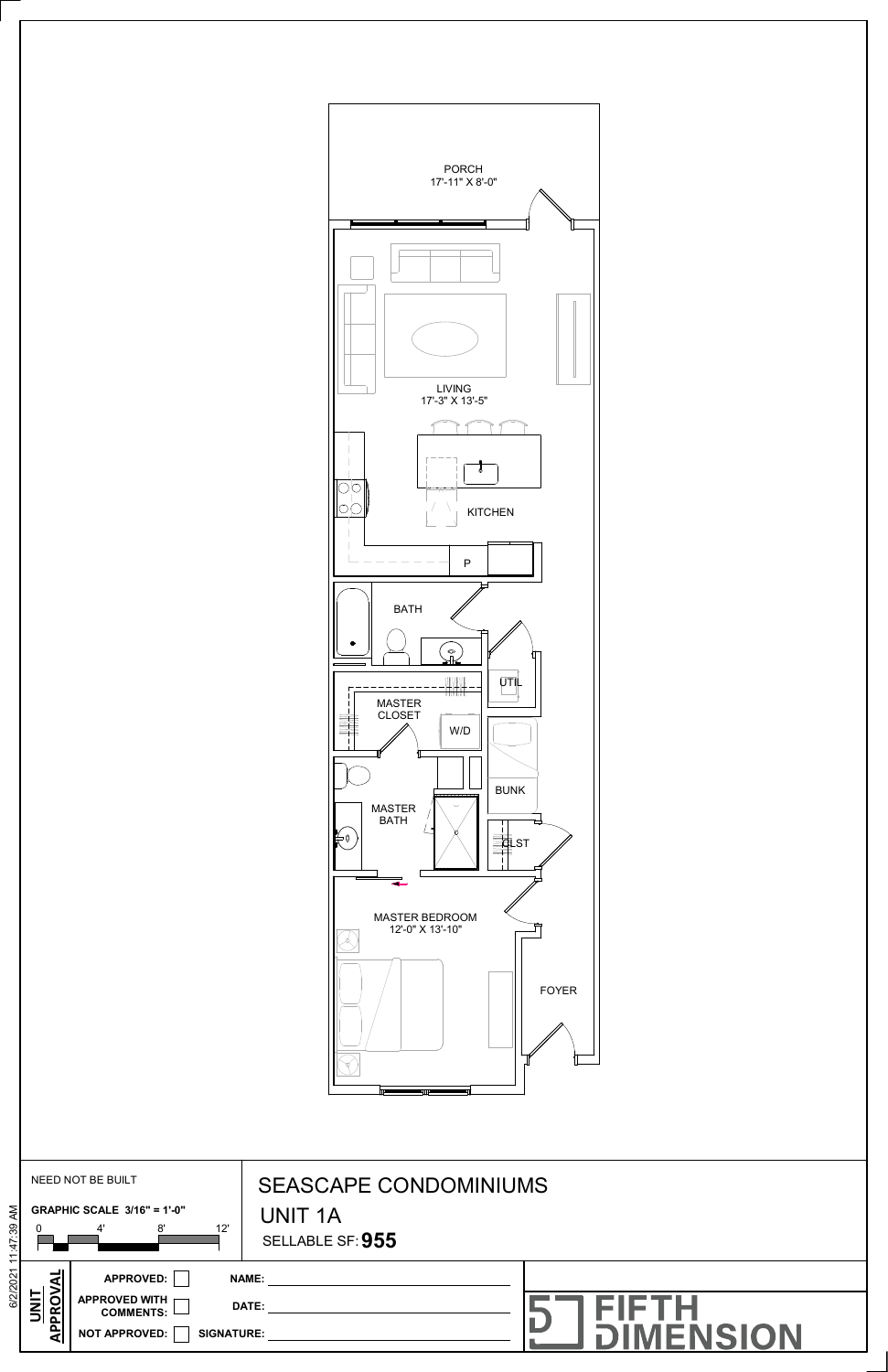



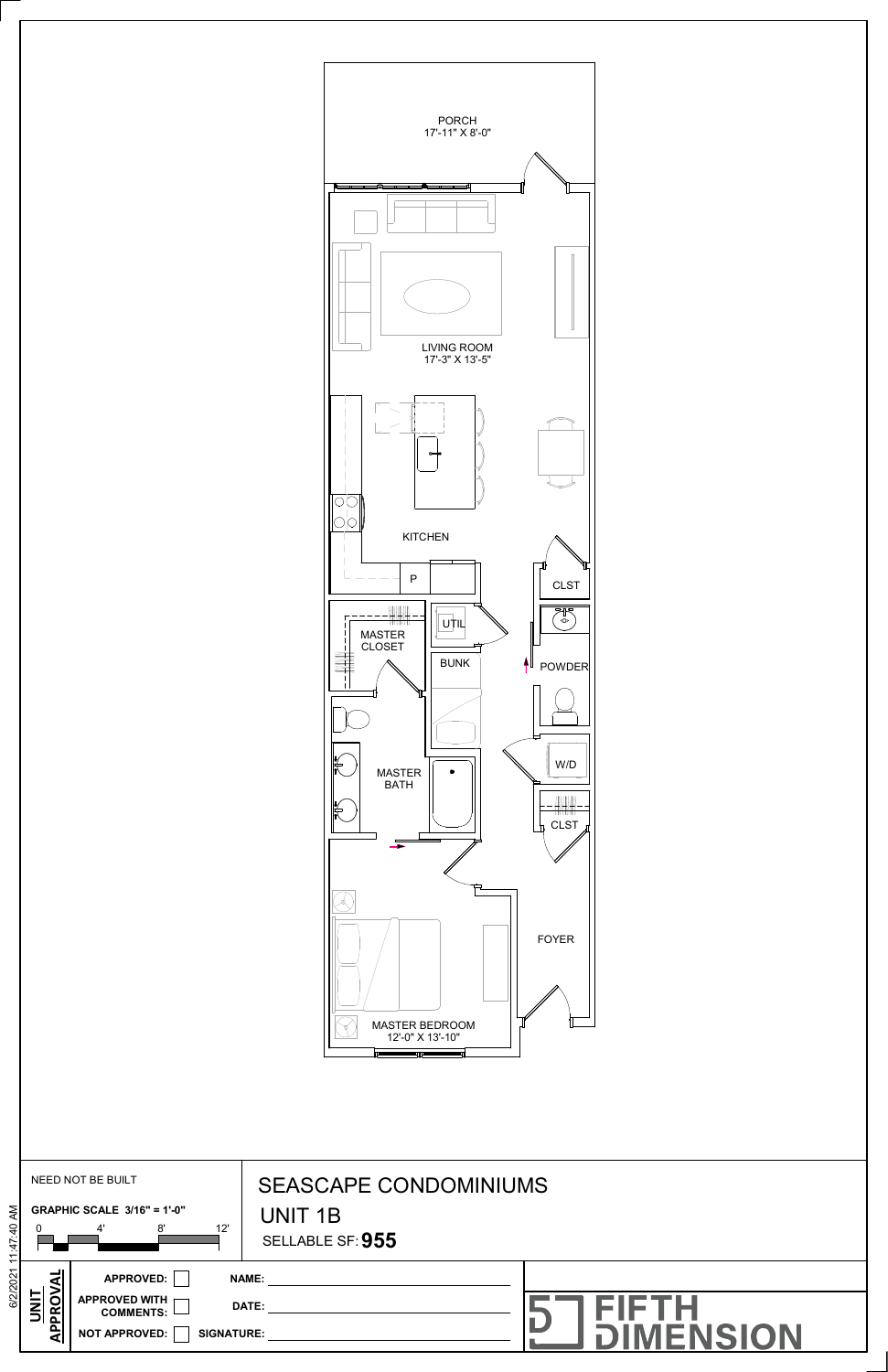

|                                                                                        |                                                    | <b>BEDROOM2</b><br>12'-0" X 12'-0"                                     |
|----------------------------------------------------------------------------------------|----------------------------------------------------|------------------------------------------------------------------------|
| NEED NOT BE BUILT<br>6/2/2021 11:47:41 AM<br><b>GRAPHIC SCALE 3/16" = 1'-0"</b><br>12' |                                                    | <b>SEASCAPE CONDOMINIUMS</b><br><b>UNIT 2A</b><br>SELLABLE SF: 1388 SF |
| <b>UNIT<br/>APPROVAL</b><br><b>APPROVED WITH</b><br><b>NOT APPROVED:</b>               | APPROVED:<br><b>COMMENTS:</b><br><b>SIGNATURE:</b> | <b>FIFTH<br/>DIMENSION</b>                                             |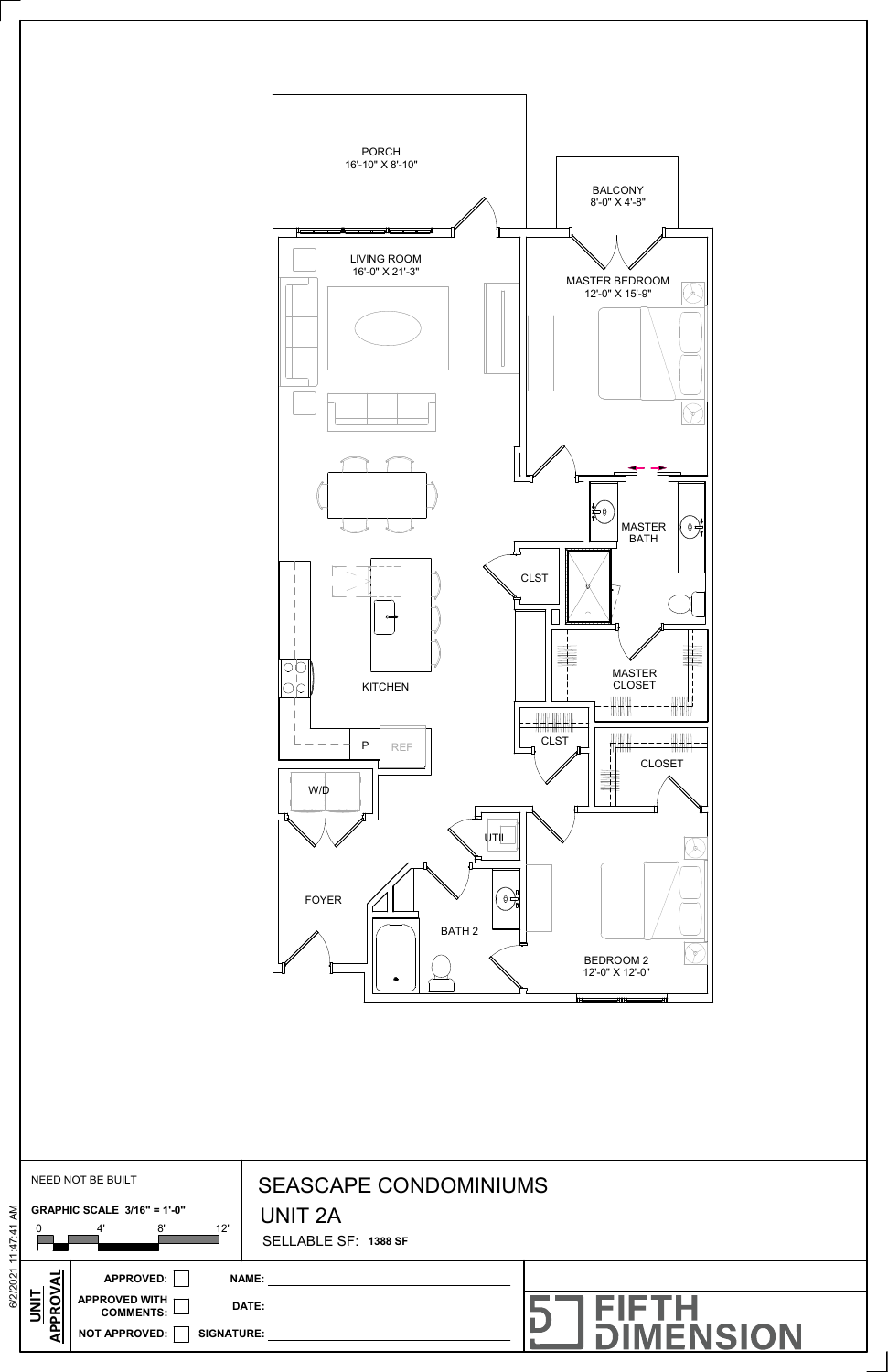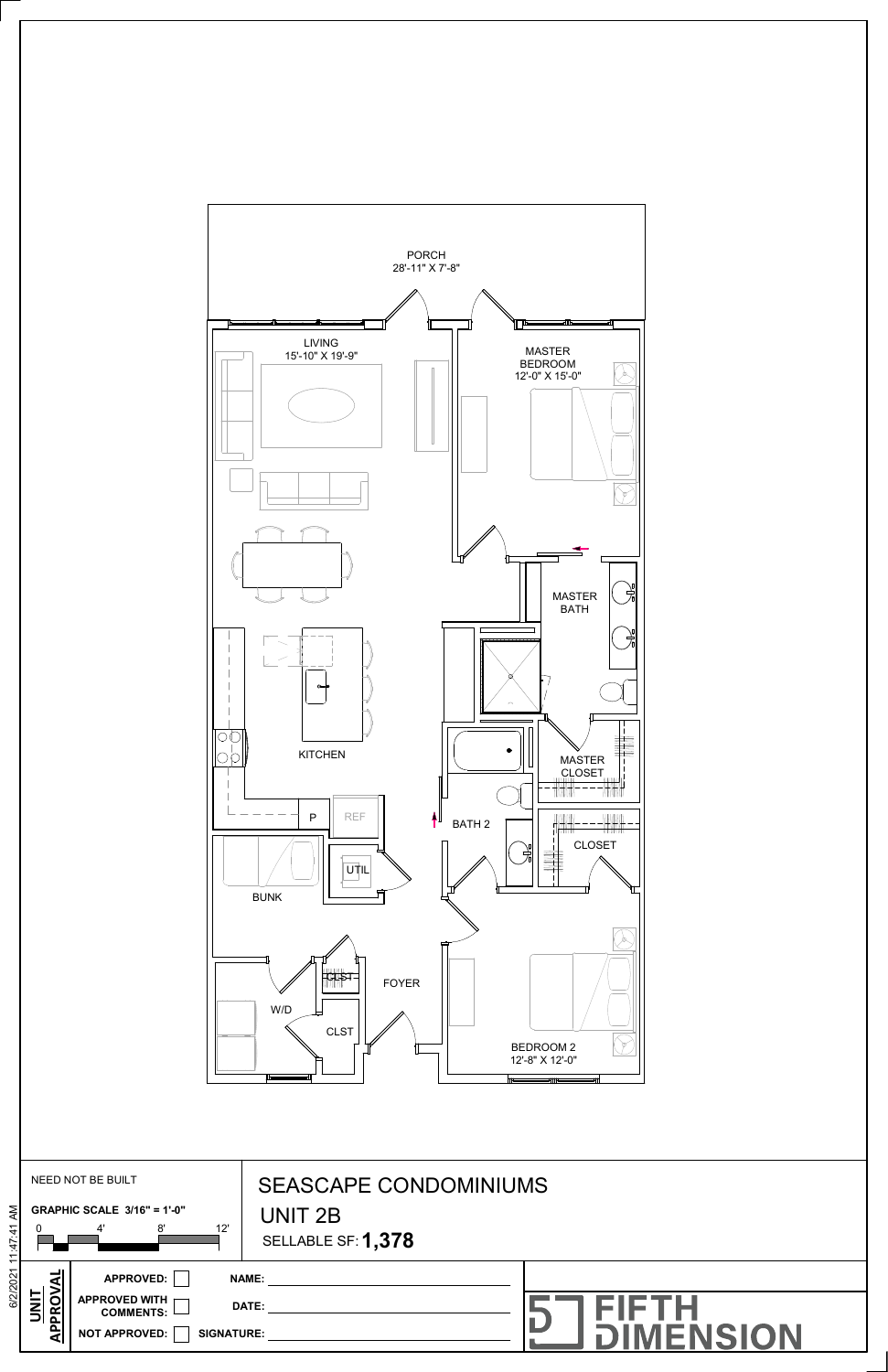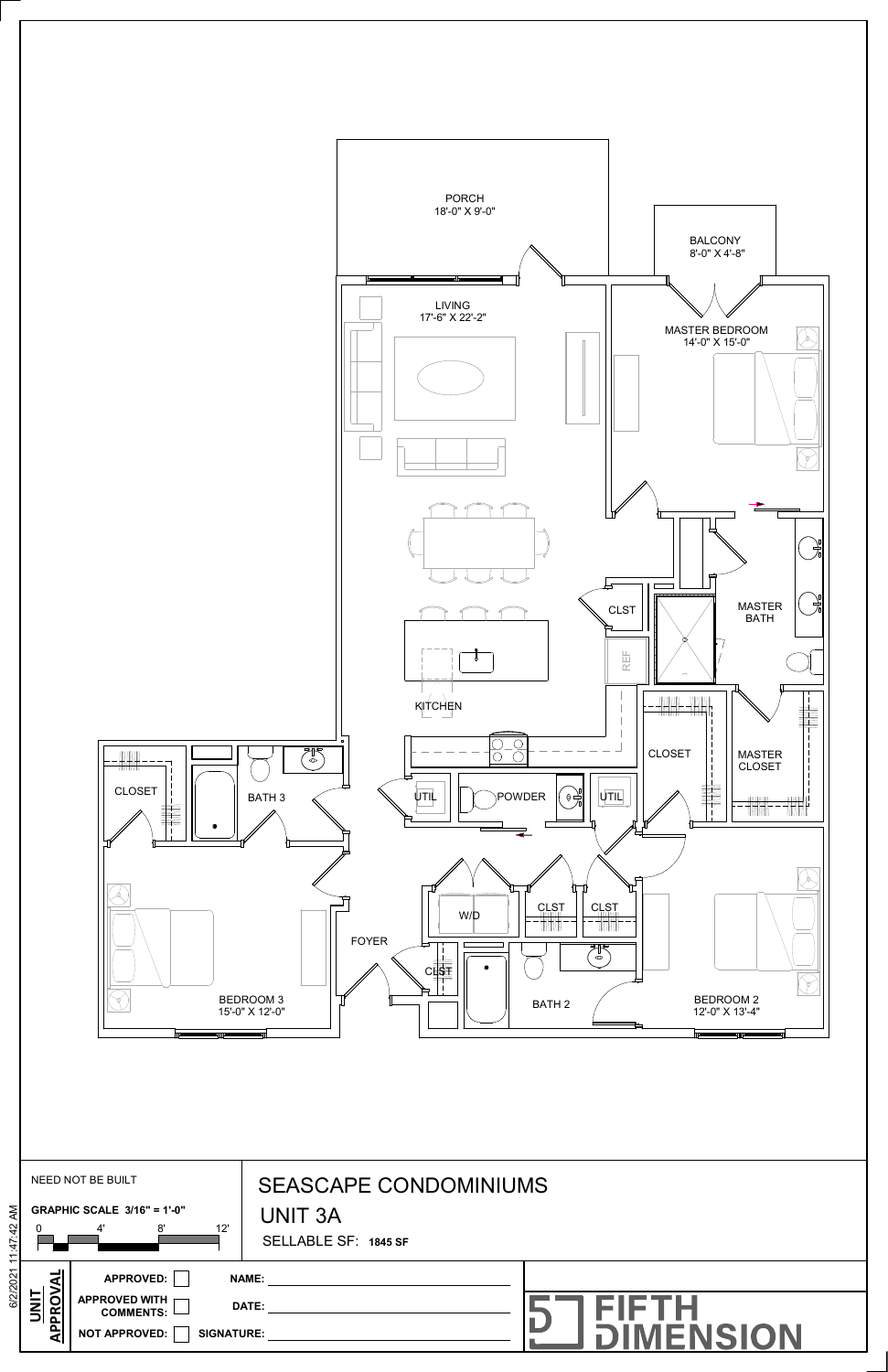